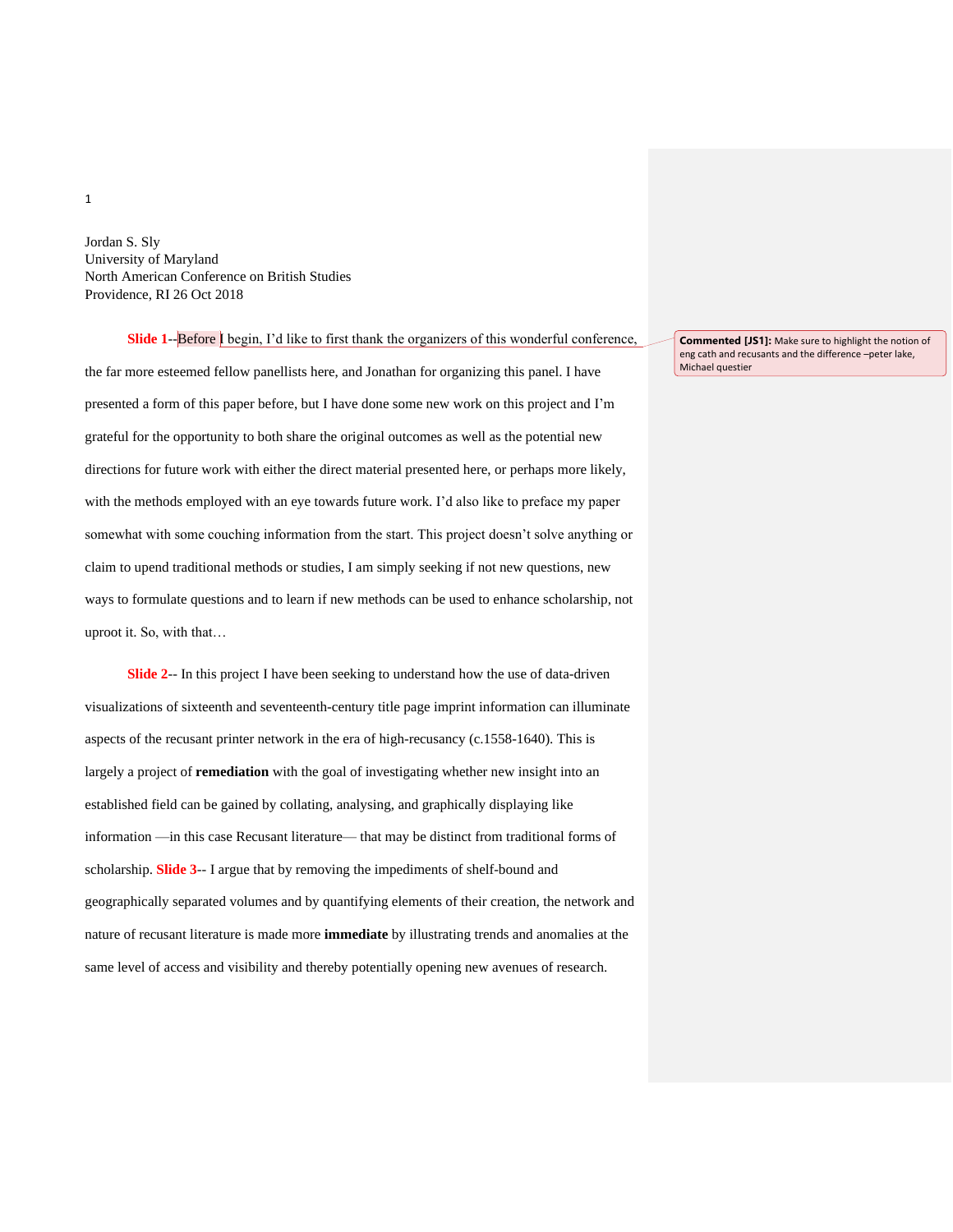**Slide 4**-- Additionally, the aim is to combine methodological approaches of traditional book history — in this case merging bibliographic studies with quantitative history— and also utilizing methods of corpus mining and data visualization to help make the obscure known. While much has been written about recusancy, there are still new stories to be told by investigating new forms of evidence made available through newer methods of humanities scholarship. New methods can potentially lead to new evidence to help settle old historiographical debates.

**Slide 5**-- It is important to also address what this project is not, at least at this stage. This project deals with a very particular set of title page imprint data and seeks not rhetorical analysis, but network and geographical analysis —to learn, in other words who constituted the recusant print network, and from where were they printing. It is also important to stake out a note of definition in the use of the term "recusant literature." **Slide 6**-- I am relying on the scholarship of A.F. Allison and D.M. Rogers in the construction of the term as they used it in their 1956 study *A Catalogue of Catholic Books in English Printed Abroad or Secretly in England 1558-1640* and in the subsequent 1970 collection of facsimile texts by Rogers *English Recusant Literature 1558- 1640,* which consists of Catholic literature such as Edmund Campion's *Rationes Decem* which serve as instructive literature for the self-education or **self-catechism** (to slightly stretch Eamon Duffy's phrase) and maintenance of the faith for the illicit practice of Catholicism for those either refusing prayer-book services or attending these services while harbouring secret Catholic confessional allegiances. Often this literature is translated from Spanish, Italian, French, Latin, and others. This is, therefore, primarily European literature and represents, to me, a form of Early Modern English Catholic samizdat. As John Roberts notes in his important critical introduction to his anthology of English recusant devotional literature, "the Recusants were primarily men of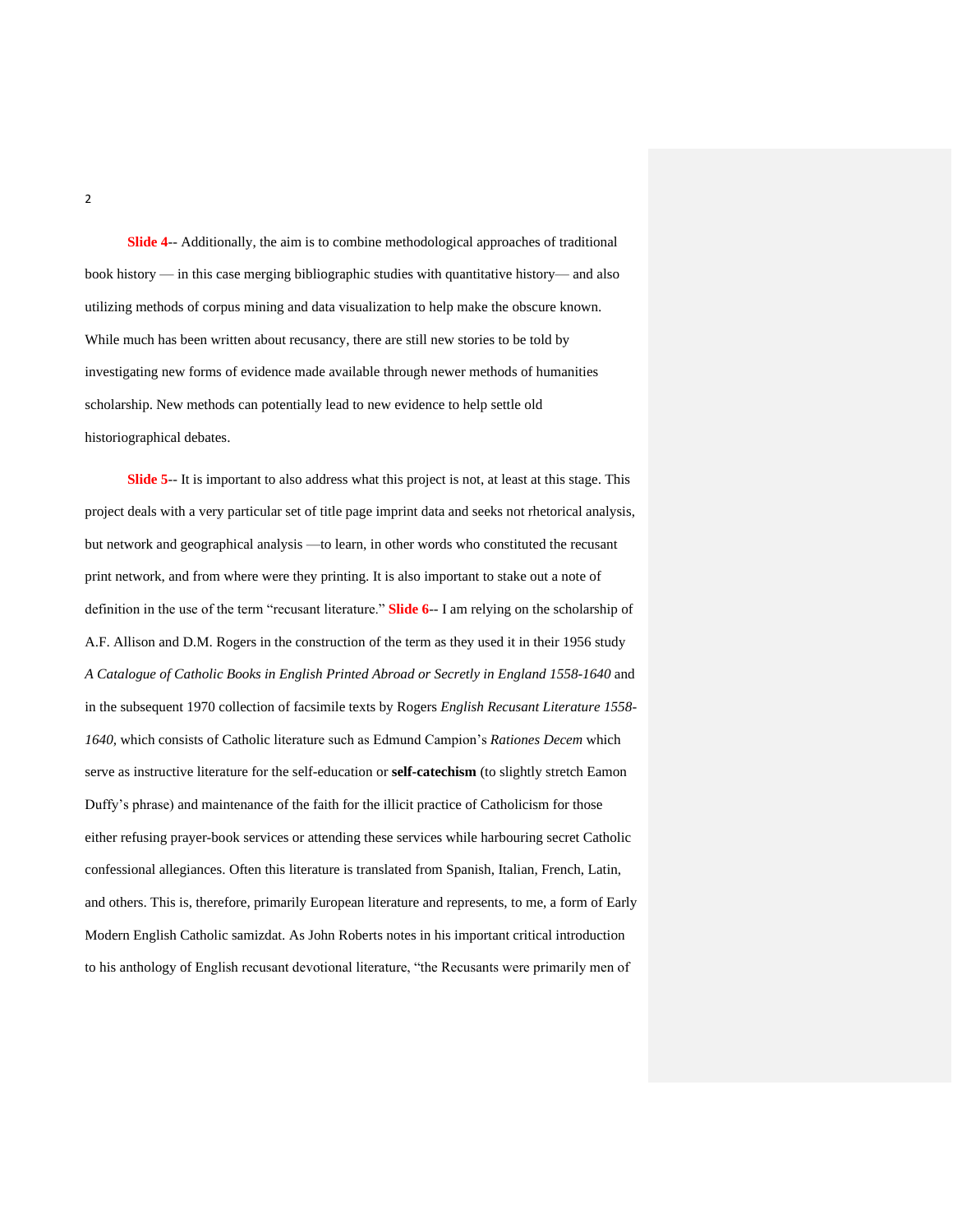action" who did not, as Roberts continues, have the "time nor the leisure needed for composing books of devotion.<sup>1</sup>" Roberts adds that there was not an urgent need for English-origin material because there was such a glut of continental material available **Slide 7**-- –a point which speaks the **use** of the literature by *hideaway* Catholic clergy and staking out the definition as *recusant literature*. The question remains, however, in understanding how and where this material was printed and if there existed a more robust printing network than has been previously analysed.

This project assumes a program of counting, of making connections and drawing conclusions based on numbers, rates, and trends in order to find new stories and to indicate through occurrence rates and network connection who the members of the recusant print network were, where they were located, and how much they printed. Importantly, at this stage the connective tissue between the elements is illustrative and summative, but not predictive. The reason behind this is simple: I'm not great a maths. And actually this is an area where I have some updates to append to the conclusions of this paper.

In Franco Moretti's essay "Network Theory, Plot Analysis," Moretti describes many of the features and methods that this project works with and some of the justifications for using this form of analysis in a humanities project. While Moretti used Network Theory to analyse plot and character connection and this project seeks to connect real-world historical actors, both projects seek to find the clusters and connective edges that illustrate the, in Moretti's words, "uncanny rapidity with which one can reach any vertex in the network from any other vertex."<sup>2</sup> Importantly, these connections are referred to as the "six degrees of separation," a term cleverly

<sup>1</sup> John Roberts, Introduction to *A Critical Anthology of English Recusant Devotional Prose, 1558-1603*, by John Roberts (Pittsburg: Duquesne University Press, 1966), 45.

<sup>2</sup> Franco Moretti, "Network Theory, Plot Analysis," in *Distant Reading* by Franco Moretti (London: Verso, 2013), 212.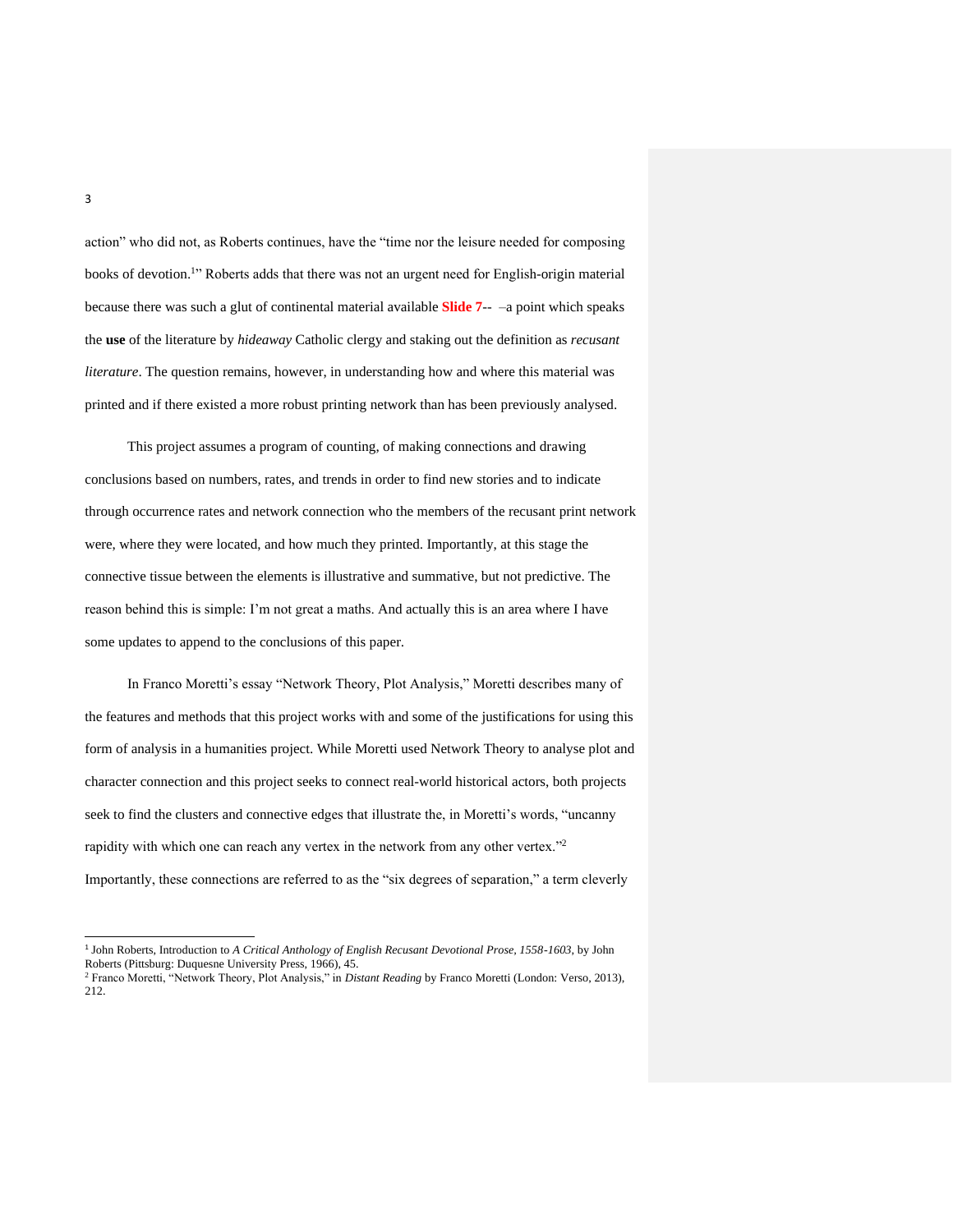utilized by the "Six Degrees of Francis Bacon" team. The Six Degrees project is very important in the development of the recusant network project in that both projects aim to pull out from obscurity the **contemporaneously known connections** —that is, the social network of writers and patrons in the Six Degrees project or recusant printers in this project— but of which the evidence is obscured by the inaccessibility of vast and dense archival material.<sup>3</sup> Creating a tool to better see not only the large important connections but also to see the general "gloop" that, as Jonathan Hope and Michael Witmore discuss in the context of identifying trends in the rhetorical language of Shakespeare, hold the network together.<sup>4</sup> This is important because as we will see, there are stand out characters in the history of recusant printing, but as this project demonstrates, there is a much higher rate of unknown and unaccounted for printers. These unknown printers constitute this project's "gloop;" the binding agent that provides the shape of the recusant printing network.

As the Six Degrees project illustrates and as van de Camp and van den Bosch discuss, making meaningful connections between historical actors outside of direct kinship networks is incredibly complex. Relational data from a social network extraction model can be used to determine related entities and sentiment analysis can be used to model the nature of that relationship. These methods are more typically used in data sciences and in the development of social media algorithmic predictions. In their ground breaking work with Marian letter networks, however, Ruth and Sebastian Ahnert develop an important "betweenness" model that functions more robustly as a predictive system for historic network analysis.<sup>5</sup> In their work they are able to

<sup>3</sup> Christopher N. Warren, Daniel Shore, Jessica Otis, et. al. "Six Degrees of Francis Bacon: A Statistical Method for Reconstructing Large Historical Social Networks," *Digital Humanities Quarterly* 10 no. 3 (2016)

<sup>4</sup> Jonathan Hope and Michael Witmore, "The Hundredth Psalm to the Tune of "Green Sleeves": Digital Approaches to Shakespeare's Language of Genre," *Shakespeare Quarterly* 61 no.3 (2010) : 361.

<sup>&</sup>lt;sup>5</sup> Ruth Ahnert and Sebastian Ahnert, "Protestant Letter Networks in the Reign of Mary I: A Quantitative Approach," *ELH* 82 no. 1 (2015) : 14-17.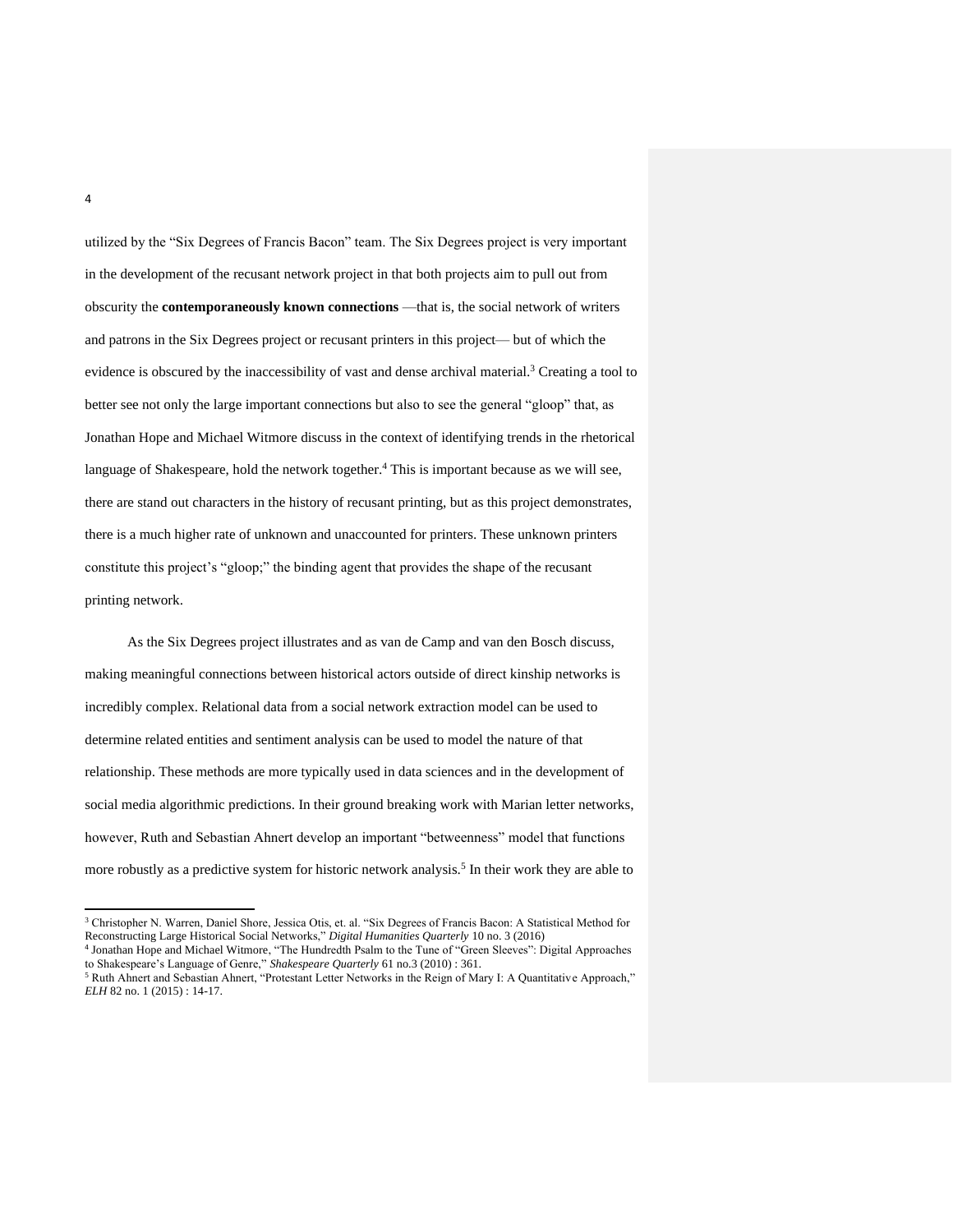determine not only connections but also originator or hub-influencer relational data by measuring the distance between nodes and their weighted importance to the network using algorithmic scoring tools. This work has been very important in the field of humanities-centric network analysis and a similar focus on statistical predictive modelling is being used by the Six Degrees project. As briefly mentioned above, the recusancy print network functions as an illustrative model to demonstrate the known connections, that is the association of title page information with the specified places and people contained. As the project develops and becomes more sophisticated, however, there will be further need for predictive modelling and analysis to map speculative and derived alias data with the potentially false imprint information (a trend I will address in the next section).

As I mentioned, I am using these tools in hopes of finding new questions within the deep and vast extant historiography of English Catholicism and recusancy. In particular, by focusing on the print network indicated by the title page imprint information, what can be added to the known information about the trade and production of singularly recusant literature? To explore the networks of recusant literature communities is to enter, as Nancy Brown wrote, "uncharted territory."<sup>6</sup> Brown's study of the manuscript networks of the recusant community is very important for understanding both recusancy in general and for understanding the place of literature within this community. As both she and Alexandra Walsham have discussed, for the lay-Catholic community authoritative and instructive works were of critical importance as they were, as Brown writes, "the means of spiritual sustenance when no priest was available and no mass heard."<sup>7</sup> This made England something of a special case in the post-Tridentine Catholic

<sup>6</sup> Nancy Brown, "Paperchace: The Dissemination of Catholic Texts in Elizabethan England," in *English Manuscript Studies 1100-1700 vol. 1*, ed. Peter Beal and Jeremy Griffiths, (Oxford: Basil Blackwell, 1989), 120. 7 Ibid, 120.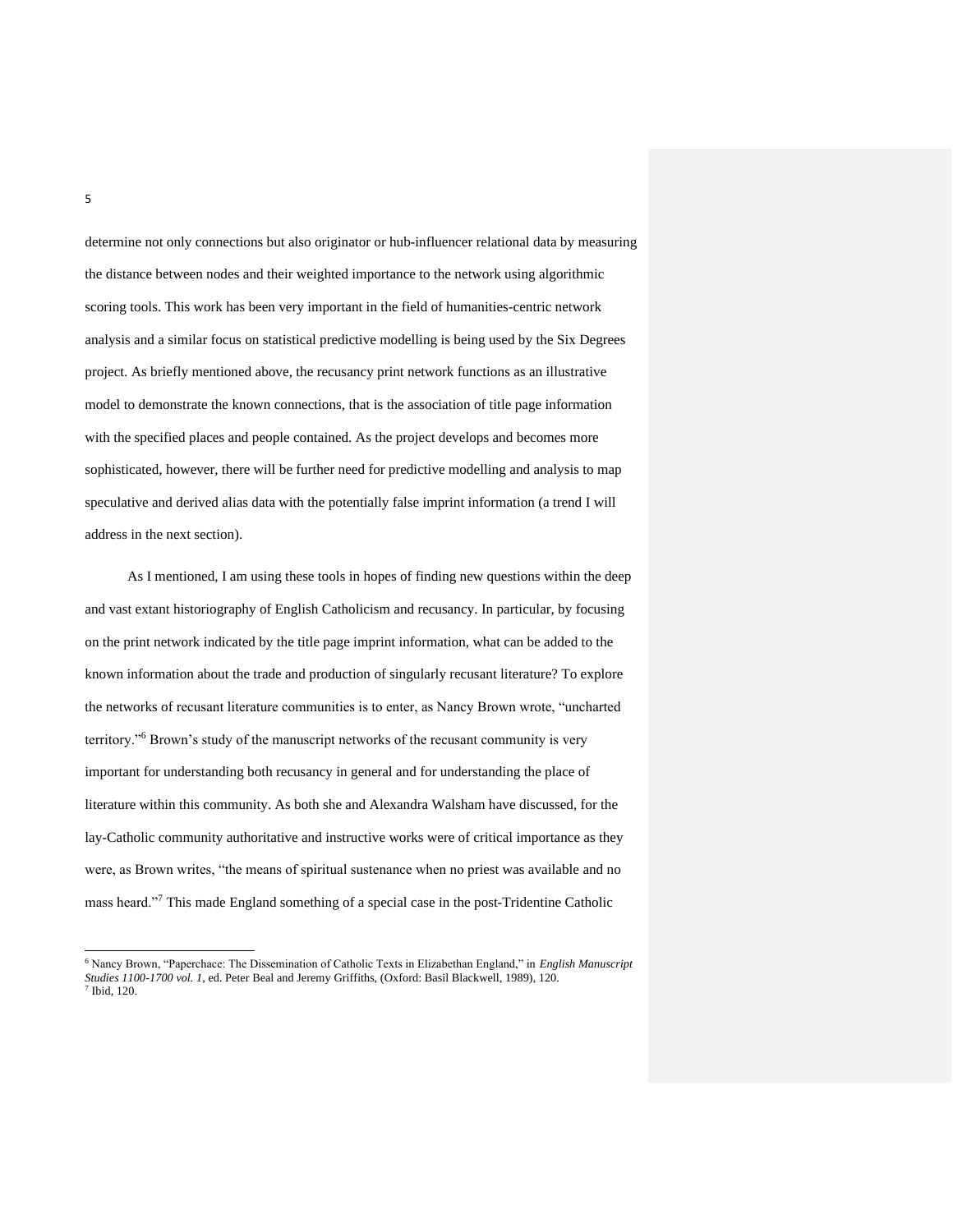world. While manorial resident priests were an option for some, without an alternative for most Catholics the silent preacher of the text was of the utmost importance. Walsham highlights this in a number of studies looking at the impact of the recusant literature on lay-Catholics and the potential for danger not only in the radicalization of a beleaguered population, but also of the misinterpretation of texts and the possibility, to echo the sentiment of the period, of the "silent heretic."<sup>8</sup> Walsham additionally notes that the instantiation of print had a great effect in creating what she credits Brian Stock as terming a "textual community." Not only did print provide a fairly uniform edition of a text, it was generally, and this is one of the points of debate that this project addresses, printed by an authoritative source such as the English College at Saint-Omer and others.<sup>9</sup> Alternatively, there is a very interesting history in the creation and dissemination of manuscript copies of this material, often by women —many of whom became marytrs— under the spiritual direction of manorial priests described as (Ellen Macek) "Ghostly Fathers." While there isn't time to delve into this area, it is important to see the need for the material before we look at the modes of supplying it. As it happens, one of the priests associated with spiritual direction, John Mush, appears in the data as the author of one of the recusant works associated with a clandestine press in London and the printer Jacobum Molaeum.

As will be illustrated in the discussion, this project highlights centres of printing as well as illuminating printers themselves. **Slide 8**-- One such printer that rises through the vast corpora of data is William Carter. Carter is a romantic and typifying character of the high-recusancy period in that his story is one of both centrality and of martyrdom. According to Ian Gadd, Carter was the son of a draper and an apprentice printer under the tutelage of John Cawood. Cawood

<sup>8</sup> Alexandra Walsham, "'Domme Preachers'? Post-Reformation English Catholicism and the Culture of Print," *Past and Present* 168 no.1 (2000) : 74.

<sup>9</sup> Alexandra Walsham, "Preaching Without Speaking: Script, Print and Religious Dissent," in *The Uses of Script and Print, 1300-1700*, ed. Julia Crick and Alexandra Walsham, (Cambridge: Cambridge University Press, 2004), 212.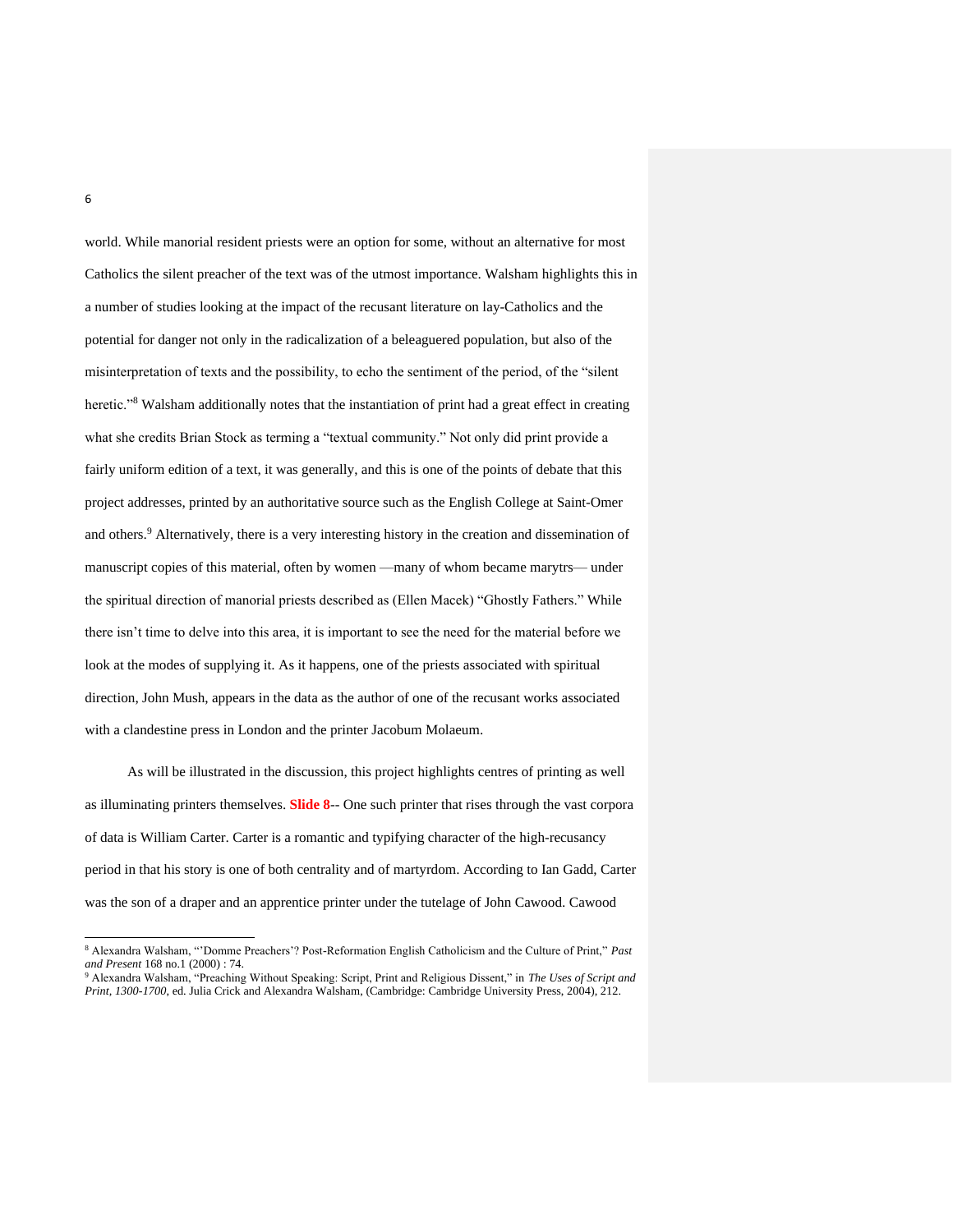was the printer to Queen Mary and whose own mentor (Grafton, printer under Edward VI) was executed as a traitor for his support of Jane Grey.<sup>10</sup> In the apprentice-printer network surrounding Carter, therefore, we see in miniscule the turbulence of the period in sharp detail. Carter was recruited into the recusant cause and was a figure of some importance printing at least fourteen books.<sup>11</sup> As a result, he was imprisoned, tortured, and eventually hanged, drawn, and quartered thus becoming a recusant martyr<sup>12</sup>. Carter is of particular importance to this project because of his associations (possibly) with multiple pseudonyms as well as the clandestine Greenstreet House press which he operated with the similarly important John Lyon. These figures are representative of the aims of the project in that they constitute key players in the recusant print network. In Thomas McGoog's recent work, he expands on Gadd's original scholarship on Carter and places him within the clandestine print era that predates the Jesuit print mission of c.1580. McGoog importantly discusses the nature of this mission and the Pope's removal of the requirement for all literature to be published with full imprint information.<sup>13</sup> **Slide 9**-- This is important because as we will see, this (along with the nature of Early Modern printing in general and the required secrecy of the presses) allows for the volume of what the *English Short Title Catalogue* describes as "false imprint" information and the high number of records catalogued as "S.N." or *sine nomine* (without a name). Interestingly, Walsham provides evidence of this form of clandestine practice, but from the perspective of persecuted Protestants and other nonconforming sects under the Marian monarchy. Walsham gives the example of John Day who,

<sup>13</sup> Thomas McCoog, "Clandestine Publications and the English Jesuit Mission," 101.

<sup>10</sup> Alec Ryrie, "Cawood, John (1513/14–1572)," *Oxford Dictionary of National Biography*, ed. David Cannadine, (Oxford: OUP, 2004) : online ed.

<sup>&</sup>lt;sup>11</sup> Thomas McCoog, "'Guiding Souls to Goodness and Devotion': Clandestine Publications and the English Jesuit Mission" in *Publishing Subversive Texts in Elizabethan England and the Polish-Lithuanian Commonwealth*, ed. Teresa Bela, Clarinda Calma, Jolanta Rzegocka, (Leiden: Brill, 2016), 97.

<sup>12</sup> Ian Gadd, "Carter, William (b. in or before 1549, d. 1584)," *Oxford Dictionary of National Biography*, ed. David Cannadine, H. C. G. Matthew and Brian Harrison (Oxford: OUP, 2004) : online ed.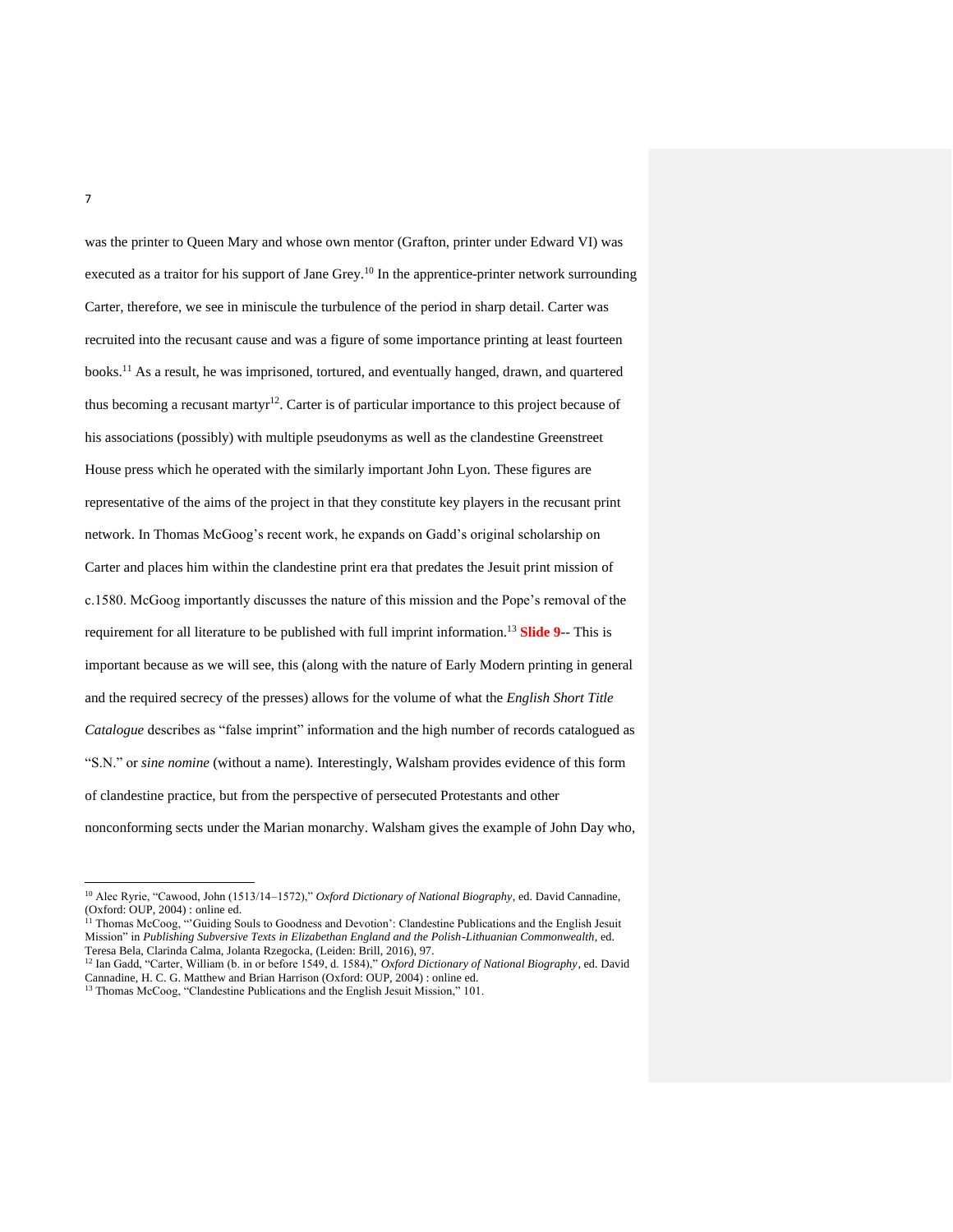in an effort to mislead the ever encroaching authorities, creates works under the pseudonyms Nichlas Dorcaser and Michael Wood both, importantly falsely recorded as printed in Rouen.<sup>14</sup> Additionally, to support the *ESTC* thesis of a large-scale (as will be clarified in the data) English clandestine operation, Ceri Sullivan, in analysing the arguments of F.S. Siebert and W.W. Greg, finds that despite the high cost of printing and the scarcity of material, other, non-ideological printers may have printed recusant material as a supplemental income away from the eyes of the Stationer, thus, potently accounting for a large portion of the false imprint information. While they may have felt inclined to print the material, it is highly doubtful they would want to associate themselves with these prints.<sup>15</sup> Recusant printers would, however, move from a clandestine press in England to free presses in Europe if the authorities suspected their shop or location of housing illegal material or an illegal press. One example that McGoog gives is Stephen Brinkley, another high occurrence name within the dataset, who after being imprisoned in England for printing illegal material fled to Rouen and continued his work with the mission. This larger print mission has been described by Stefania Tutino as the "Empire of Souls" and it is in this work that Tutino —in a discussion of Cardinal Bellarmine— writes about the decentralization and the complexities of Early Modern Catholicism at large.<sup>16</sup> This resonates with the recusant print network as discussed in Macek that concessions needed to be made to account for the localized need with the English mission, (i.e. the flexibility and the preaching through the print that was necessary despite the refocus on pastoral Catholicism after the Council of Trent).

<sup>14</sup> Alexandra Walsham, "Preaching Without Speaking: Script, Print and Religious Dissent," 214.

<sup>15</sup> Ceri Sullivan, *Dismembered Rhetoric: English Recusant Writing, 1580 to 1603*, (Madison: Associated University Presses, 1995), 38.

<sup>16</sup> Stefania Tutino, *Empire of Souls: Robert Bellarmine and the Christian Commonwealth*, (Oxford: Oxford University Press, 2010), 6-8. This also echoes John O'Malley, *Trent and All That: Renaming Catholicism in the Early Modern Era,* (Cambridge: Harvard University Press, 2000).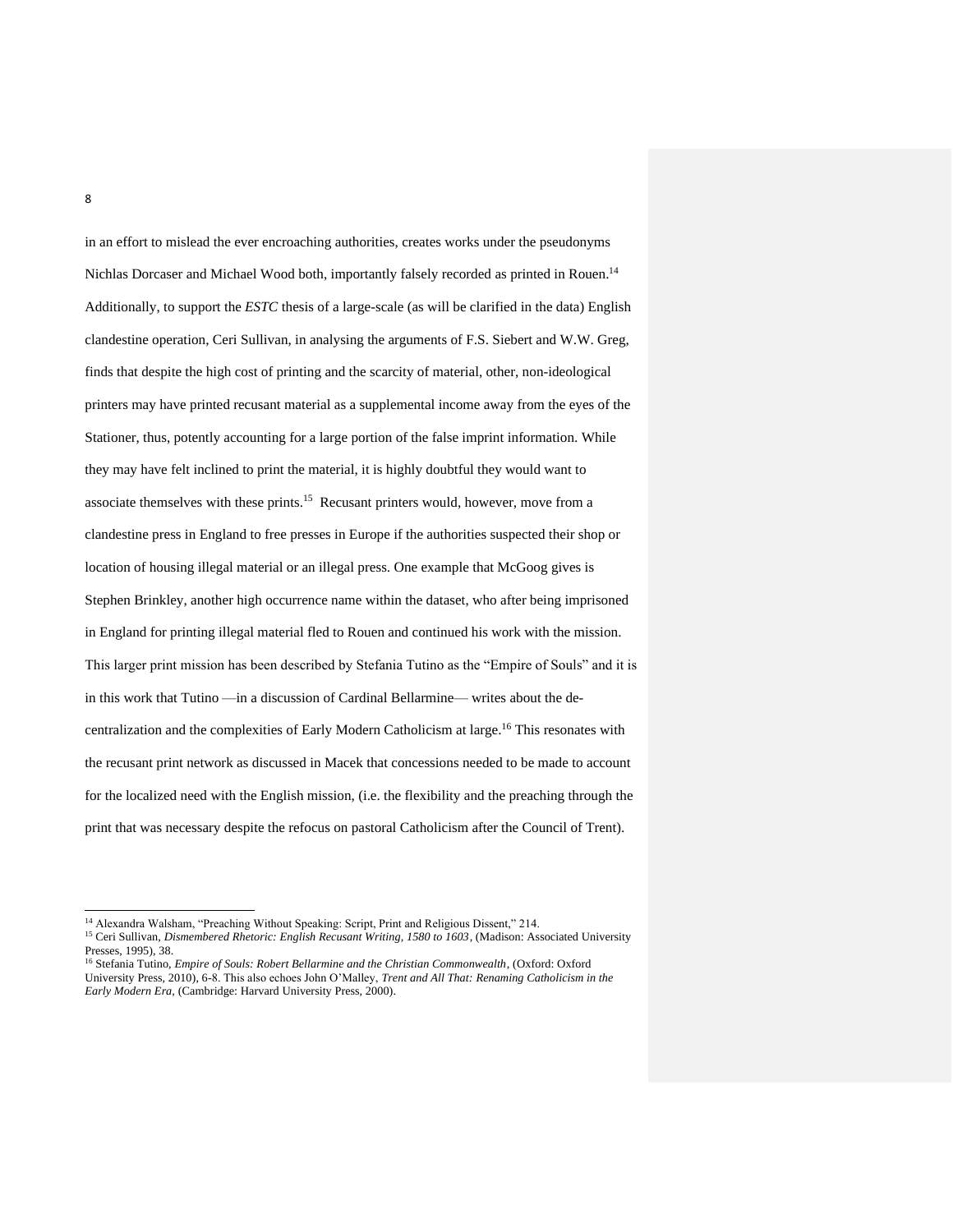While the high-profile recusants such as those involved in the multiple conspiracies against Elizabeth I, the Gunpowder Plotters, the musician William Byrd, or the families of the recalcitrant gentry who remain proud of this history even today, there remains a history to be told about the unknown, or at least less well known recusants who constituted the vast network of literature during the era of high-recusancy. Again, this project is illustrative and not predictive and so the data derived from the imprint information gives us a quantitative account of a history that is well accounted for in qualitative historical works. Despite some humanists' fears that this form of history obscures historical actors, the use of visualization brings from obscurity names and connections that may have otherwise been lost.

## **Transition to showing the actual project**

**Slide 10**-- Early on in the project I began by simply doing a tedious and time consuming data-entry project transcribing the imprint information into a spreadsheet. **Slide 11**-- Based on the library's holdings of about 13 volumes of the Rogers *Recusant Literature* collection, I thought this would be a manageable project, but I was quickly disabused of this idea when I learned that this collection has something on the order of 400 volumes. **Slide 12**-- I had hoped that because this collection is available through the Hathi Trust, I could use their OCRed text to help this process along, but as you can see, their OCR leaves a lot to be desired. **Slide 13**-- Thankfully, though the help of my wonderful professor Kellie Robertson, I was put in touch with a prominent DH scholar who gifted me a large set of scraped data from the Early English Books Online-TCP project which uses English Short Title metadata at its core. From the initial data I was playing around with, I had started to see some interesting trends that prompted some of the initial research questions I mentioned before. **Slide 14**-- For example, even within the small dataset, the percentage of works with an English imprint were higher than I would have expected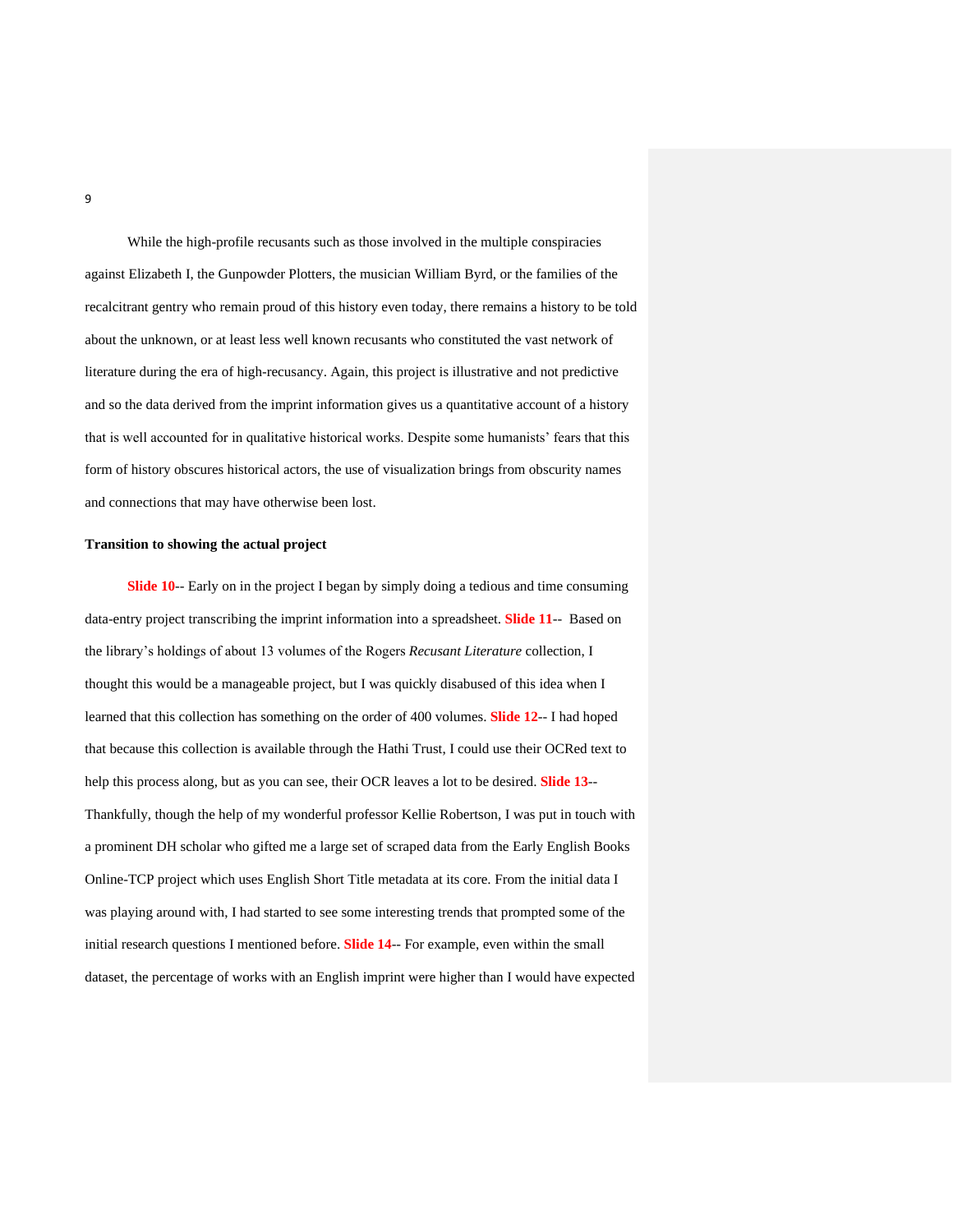despite the majority still being associated with Jesuit and other printing centres in Europe. **Slide 15**-- Taking that idea and extrapolating using the much larger dataset, we actually see the trend continue with a high proportion of the imprint data located as "London" and associated English locations. There is a reason to pause over this data however. Within the ESTC, the cataloguing standards do not have a subject heading for "Recusant Literature," or anything close to a categorically useful term for this context. The closest term is "Catholic Literature— Controversial", which, is obviously problematic because this doesn't specify a particular ideological construction, and therefore not specifically "Recusant" in nature. That said, there are connections to be drawn at least at a cursory level that may indicate new avenues for more expansive research. Meaning, if there is a Catholic work with an imprint denoting London, and specifically "under the sign of the Dolphin," etc. and within the era of high recusancy, this is something to take a look at.

**Slide 16**-- To begin with, then, going back to the first "accurate, but small" grouping, we can start to look at the associated printers for these individual instances and some interesting trends and anomalies start to stick through the set. By using a basic frequency analysis linking the rates of each instance with the creation data (place, person, date), we start to see some interesting trends come through the noise a bit. **Slide 17**-- If we look at geographic centres represented, we see some names, perhaps in slightly different forms (but noticeably similar) occur. **Slide 18**-- Looking first at London, for example, William Carter appears as a higher frequency printer, and importantly is linked, though *ESTC* scholarship, to the name "Ioannem Bogardum." **Slide 19**-- Note the similarities of some of the additional names associated with London. **Slide 20**-- Now Antwerp. **Slide 21**-- Now Louvain. There are some declension issues, but there is a similarity —not proof mind, but a similarity worth further study.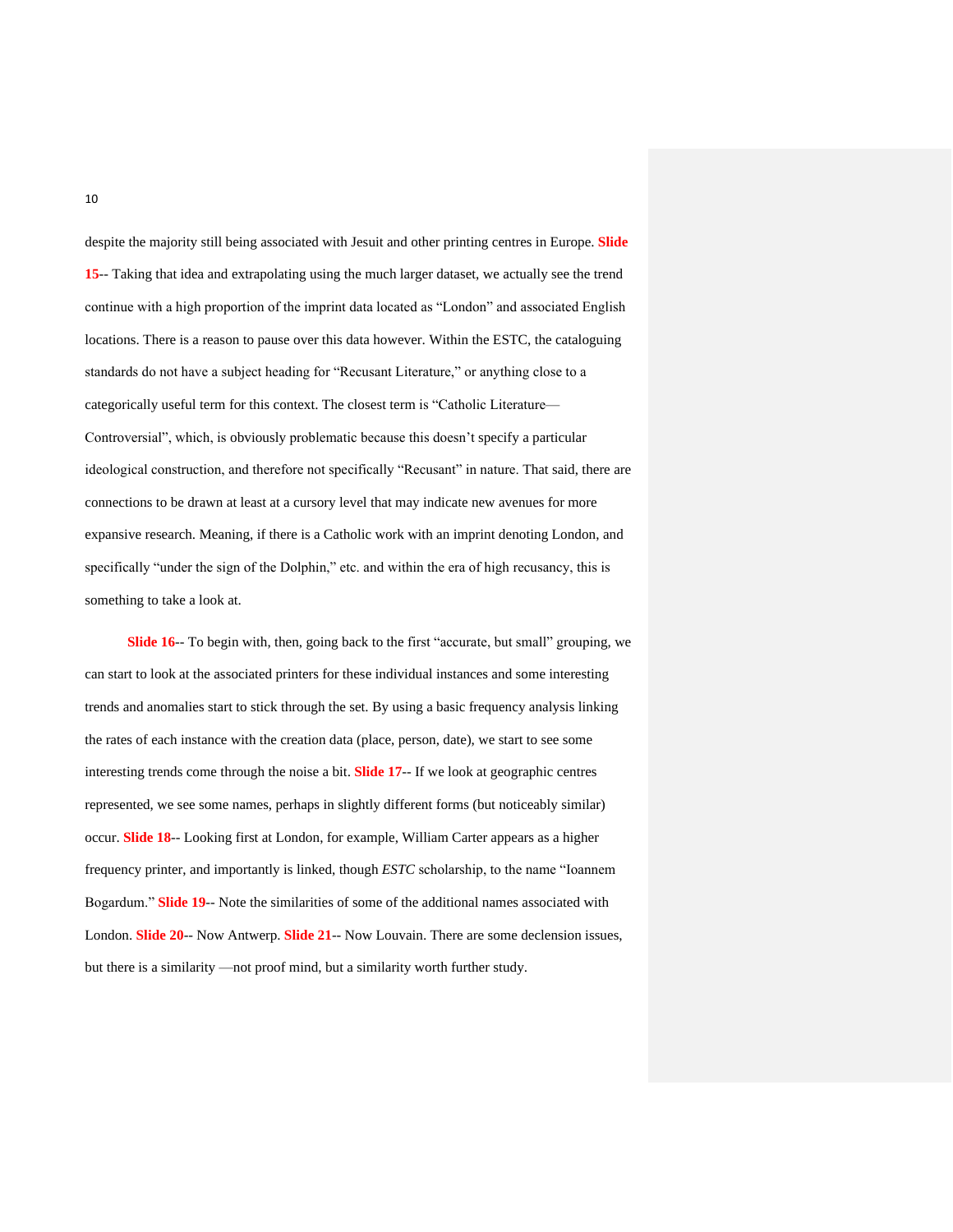**Slide 22**—Moving back to the larger dataset, we can see some additional interesting points. With this larger graph, we are looking at an approximation of the printing environment for this literature. Importantly, in the centre we have the London associated text with the inner ring of nodes representing the higher frequency printing rates. As mentioned, S.N. or Sine Nomine records constitute a large portion of this graph, as do the more well known printers. As I also mentioned before, the more interesting part of the project may be this light yellow ring, these are the one-offs, the orphans in this set with only one title associated to a name. There are multiple reasons this could be so, all of which are interesting in their own right. **Slide 23**-- If I move forward with the project further, I would like to build the connective elements that constitute the social or perhaps individual network of the printing apparatus. It is here, however, where my recent work has started and the direction of the project made rather clear. The real scholarly value of a project such as this comes from, as I mentioned above, the process of remediation which Bolter and Grusin discuss as the process of highlighting aspects of works and making these elements more immediate which allows us to see --as nodes and edges-- imprints, people, and places that are worth time investigating more carefully.<sup>17</sup> As seen with the Carter example, this requires both traditional scholarship for the difficult work of placing the pieces together, and, I argue, this form of scattering and visual display allows to begin to see the curiosities and connections in a different way. That said, the distant reading of this vast collection of material on its own does not lead to many stable conclusions and the real work of joining these associated elements together is the larger work ahead. This project, for me, brought

<sup>17</sup> Bolter, Jay D., and Richard Grusin. "Imediacy, Hypermediacy, and Remediation." In *Remediation: Uderstanding New Media*, 21–50. Cambridge: MIT Press, 2000.